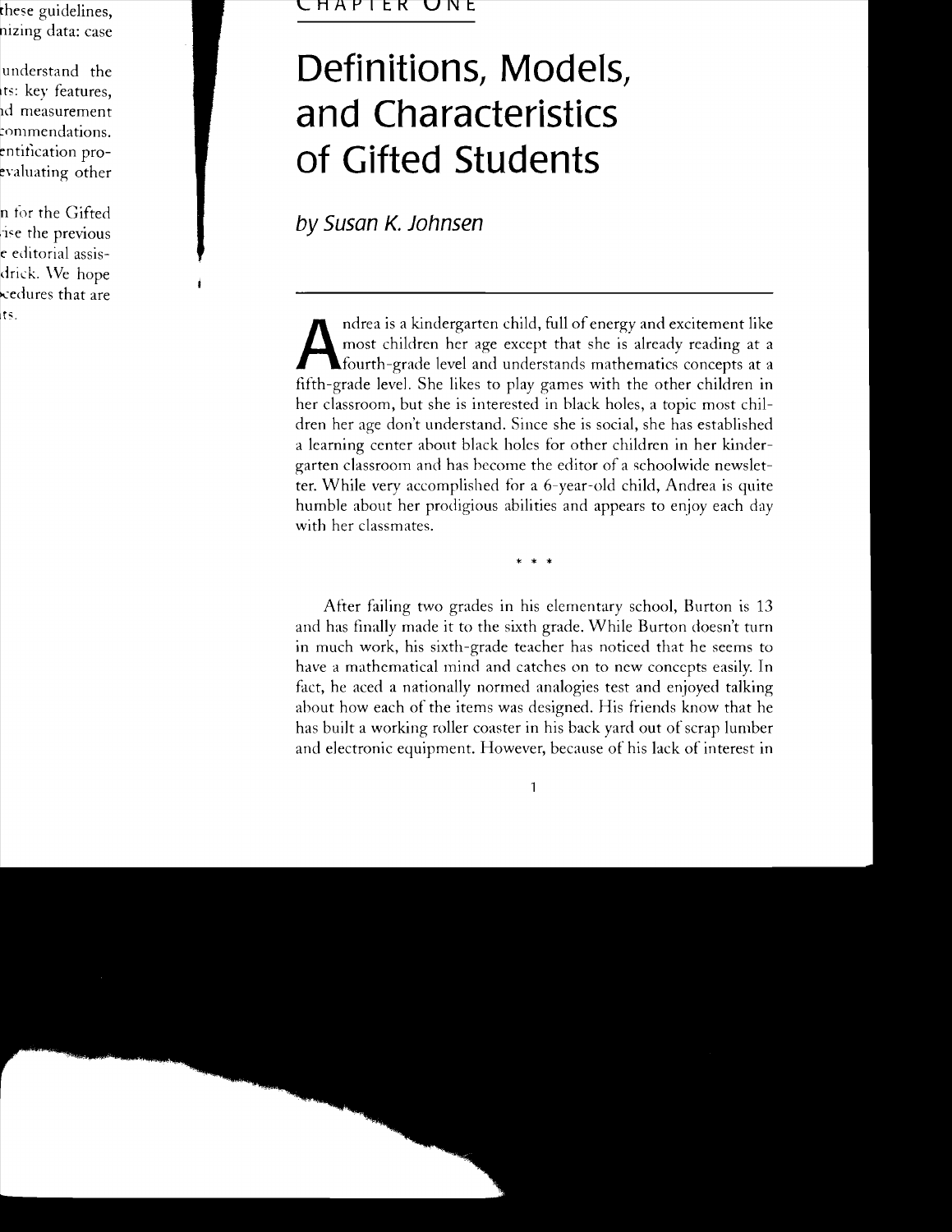grades and schoolwork, the teacher did not refer Burton to the gifted and talented program because he doesn't do the work that will prepare him for the mandated state test.

\* \* \*

Ryan, a high school student, is a challenge for his parents and teachers alike. It's not unusual for him to wear Christmas lights to school to attract attention from his favorite girlfriend, to dye his hair several colors, or to wear red gloves to a band concert. Although he scores well on national tests, recently making a 1350 on his SAT, he performs at a minimal level in his classes and is not even in the top 10%. He loves music, playing three different instruments proficiently: the tuba, the cello, and the bass guitar. Outside of school, he has organized and leads two jazz bands, recently cutting his first CD. The summer following his senior year, he has been accepted to the Drum Corps International before beginning college.

### **Definitions**

These three vignettes based on true stories describe children who are gifted and talented. While not always in school, each one has particular abilities that are manifested in a variety of waysone through his music and leadership, another through his reasoning and constructions, and the third through academic performance. Andrea's teachers would clearly identify her as gifted and talented, but Burton and Ryan might not be selected because of their lack of interest in school. They are indeed different from one another, yet they all show high performance in the areas included in the United States federal definition of gifted and talented students:

2 The term "gifted and talented" when used in respect to students, children, or youth means students, children, or youth who give evidence of high performance capability in areas such as intellectual, creative, artistic, or leadership capacity. or in specific academic fields, and who require services or activities not ordinarily provided by the school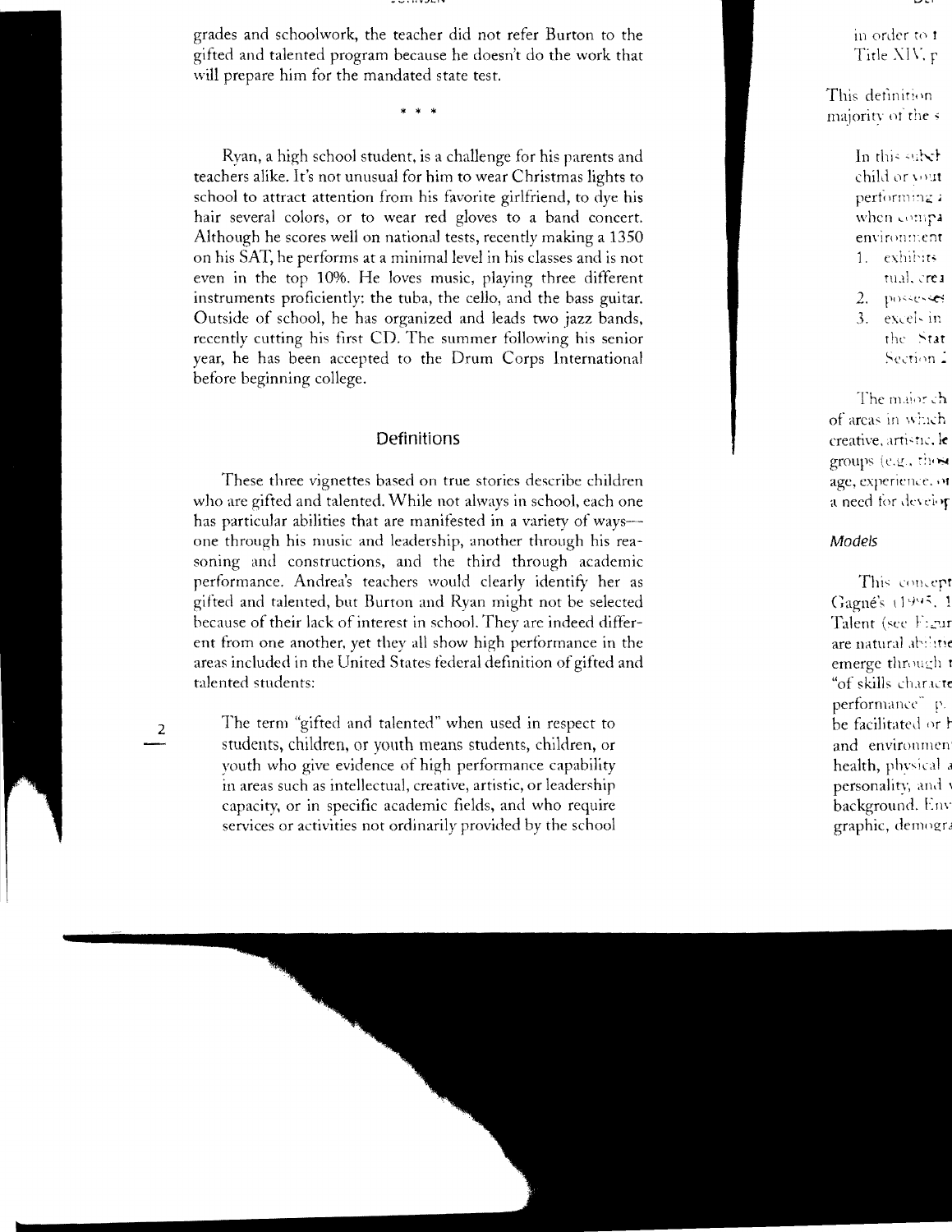: order to fully develop such capabilities. (P.L. 103-382, Title XIV, p.  $388$ )

This definition has been adopted in part or completely by the majority of the states, including Texas, whose definition states:

In this subchapter, "gifted and talented students" means a child or youth who performs at or shows the potential for performing at a remarkably high level of accomplishment when compared to others of the same age, experience, or environment, and who:

- exhibits high performance capability in an intellec-1. tual, creative, or artistic area:
- $2.$ possesses an unusual capacity for leadership; or
- excels in a specific academic field. (74th legislature of 3. the State of Texas, Chapter 29, Subchapter D, Section 29.121)

The major characteristics of these definitions are a) the diversity of areas in which performance may be exhibited (e.g., intellectual, creative, artistic, leadership, academic), b) the comparison with other groups (e.g., those in general education classrooms or of the same age, experience, or environment), and c) the use of terms that imply a need for development of the gift (e.g., capability and potential).

### Models

This concept of "capability" or "potential" is addressed in Gagné's (1995, 1999) Differentiated Model of Giftedness and Talent (see Figure 1.1). Gagné has proposed that "gifts," which are natural abilities, must be developed to become "talents," which emerge through the systematic learning, training, and practicing "of skills characteristic of a particular field of human activity or performance" (p. 230). The development of gifts into talents may be facilitated or hindered by two types of catalysts: intrapersonal and environmental. Intrapersonal catalysts are physical (e.g., health, physical appearance) and psychological (e.g., motivation, personality, and volition), all of which are influenced by genetic background. Environmental catalysts are surroundings (e.g., geographic, demographic, sociological), people (e.g., parents, teach-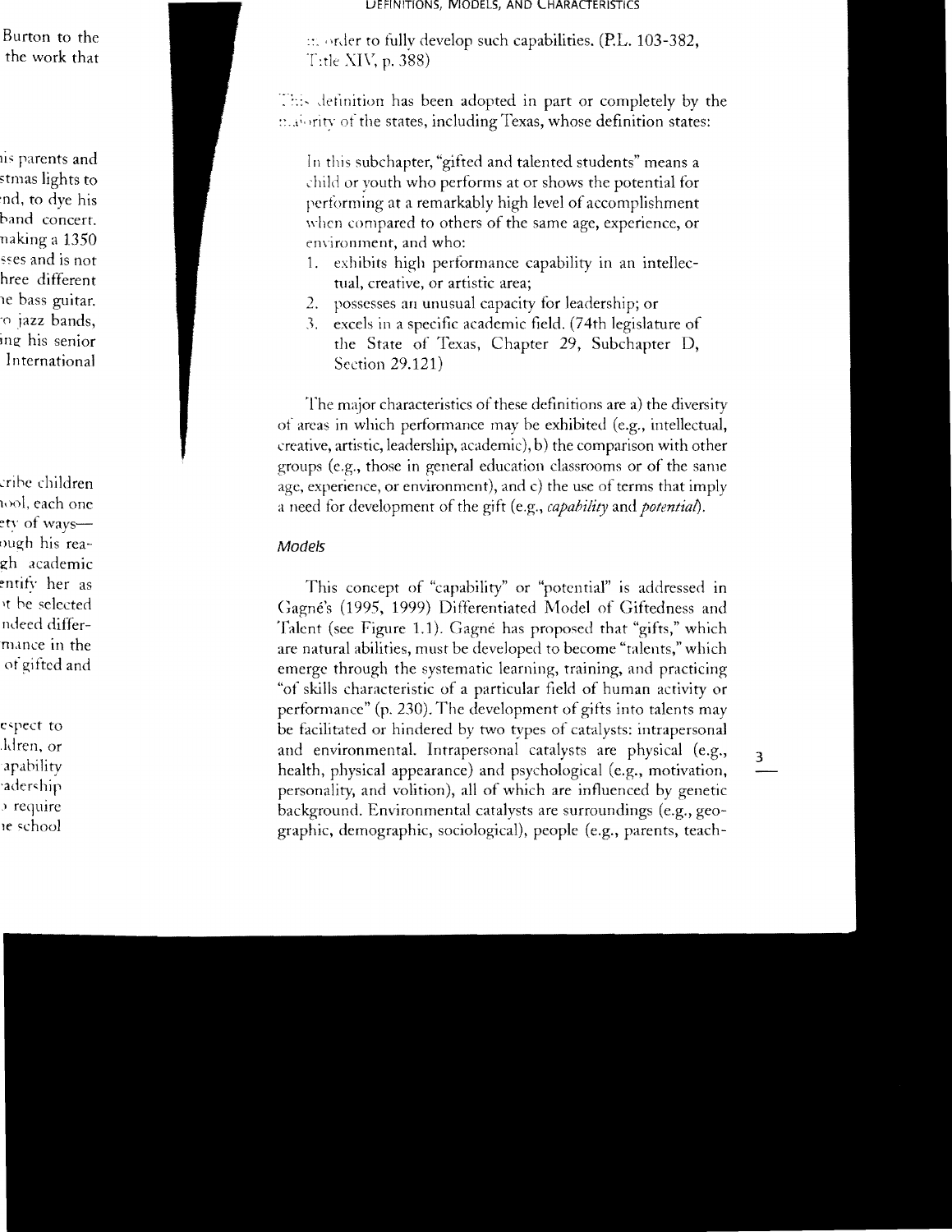

Figure 1.1. Gagné's Differentiated Model of Giftedness and Talent (DMGT)

Note. From "Is There Light at the End of the Tunnel?," by F. Gagné, 1999, Journal for the Education of the Gifted, 22. p. 231. Copyright @1999 by The Association for the Gifted. Reprinted with permission.

4 ers, siblings, peers), undertakings (e.g., programs for gifted and talented students), and events (e.g., death of a parent, major illness, winning a prize). Gagné has recognized that any program that a school develops for gifted and talented students should recognize the domain or field in which it is exhibited and the level

**JOHNSEN**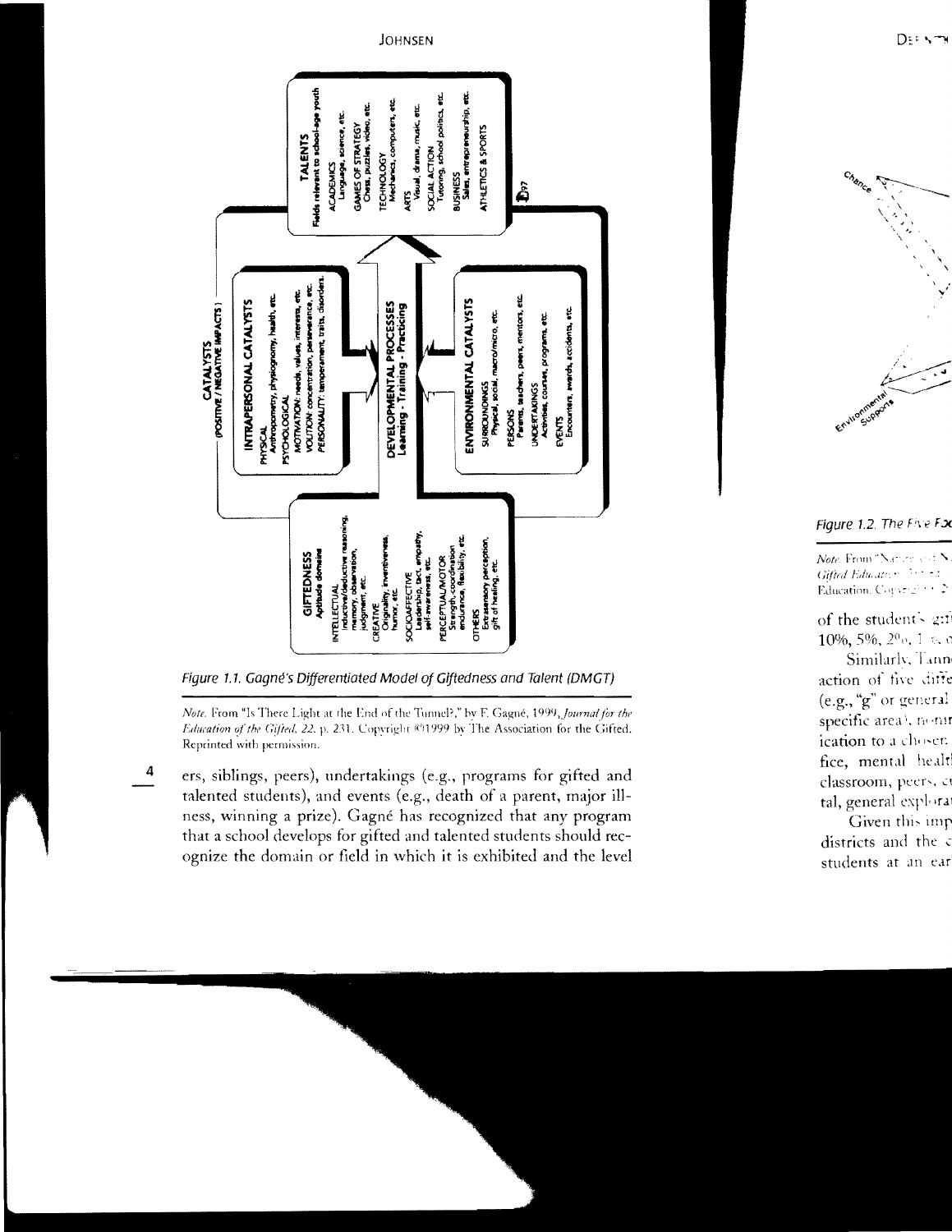

Figure 1.2. The Five Factors That "Mesh" Into Excellence

Note. From "Nature and Nuture of Giftedness" (p. 47), by A. Tannenbaum, in Handbook of Gifted Education (3rd ed.), N. Colangelo & G. A. Davis (Eds.), 2003, Boston: Pearson Education. Copyright ©2003 by Pearson Education. Reprinted with permission.

of the student's giftedness or talent (e.g., performing in the top 10%, 5%, 2%, 1%, or less than 1%).

Similarly, Tannenbaum (1983) viewed giftedness as an interaction of five different factors (see Figure 1.2): general ability (e.g., "g" or general intelligence), special ability (e.g., aptitude in a specific area), nonintellective facilitators (e.g., metalearning, dedication to a chosen field, strong self-concept, willingness to sacrifice, mental health), environmental influences (e.g., parents, classroom, peers, culture, social class), and chance (e.g., accidental, general exploratory, sagacity, and personalized action).

Given this importance of developing gifts into talents, school districts and the community should be involved in identifying students at an early age who exhibit characteristics in specific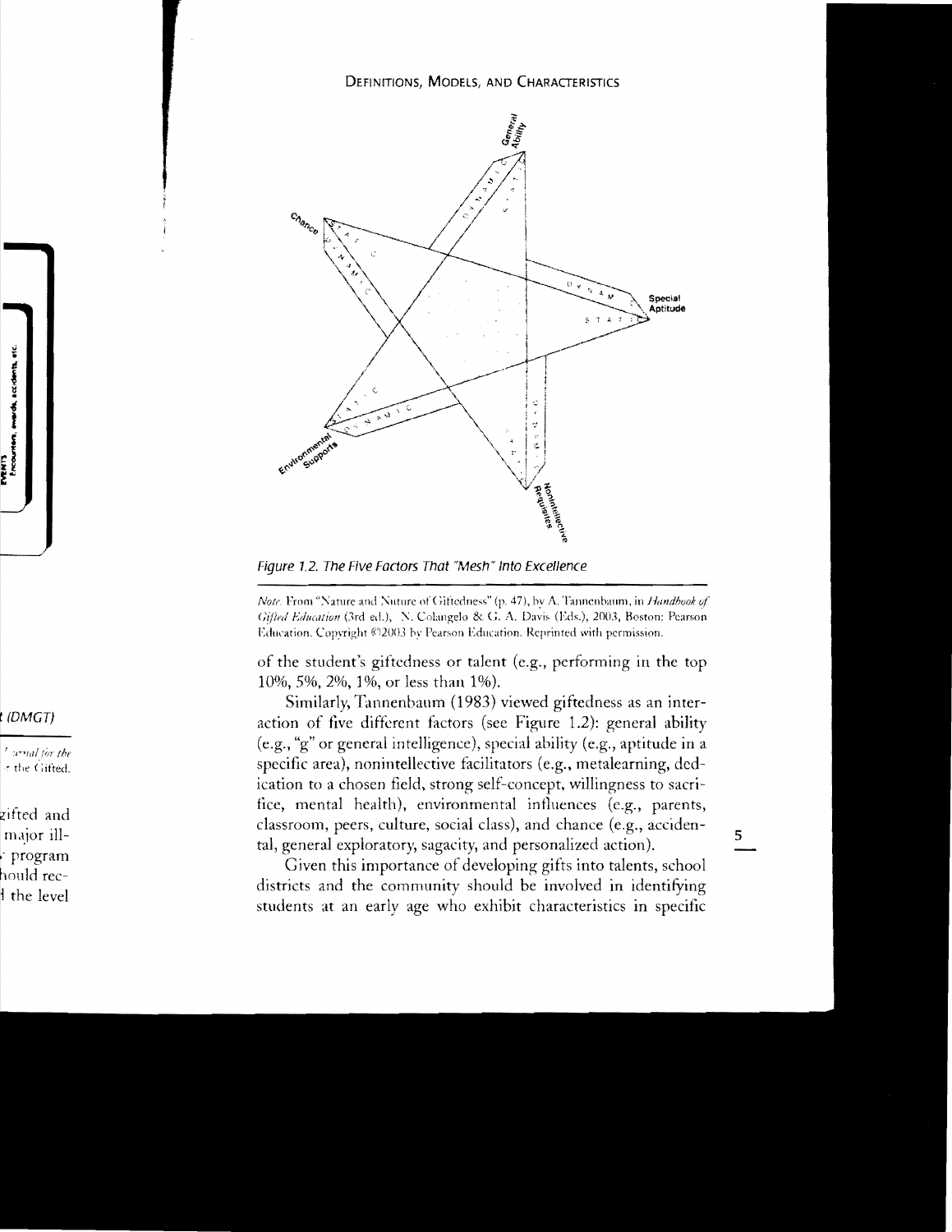areas and plan their programs around these characteristics. Teachers, administrators, counselors, school psychologists, parents, siblings, peers, neighbors, and others who have contact with gifted children may assist in the nomination process if they are observant and learn about the variety of characteristics that may be exhibited in situations inside and outside of school. For example, professionals in the school may be unaware of Ryan's leadership in two jazz bands or Burton's operational roller coaster in his backyard. Parents, peers, and the gifted student need to advocate for services that will develop the potential that is apparent in these youths' areas of interest.

## Characteristics

Many authors have described characteristics of gifted and talented students, some in general terms across several domains, while others have described them for specific areas cited in the federal and state definitions. Since most school districts identify children for programs that are related to the definition, this chapter organizes the characteristics according to these specific areas. Professionals who are primarily responsible for the identification process must remember that gifted and talented students *must have an opportu*nity to perform. Students who are in classrooms where no differentiation is present are less likely to exhibit these characteristics. In addition, gifted and talented students will demonstrate many, but *not all,*of the characteristics that are listed in each area. In addition, gifted and talented students may show potential or performance in *only one* area. It is important that professionals, parents, and others involved in the identification process look for these characteristics over a period of time and in a variety of situations.

### General Intellectual Ability

Those gifted and talented students with general intellectual  $6$  ability tend to perform or show the potential to perform in several fields of study. Spearman (1923) defined this general ability as "g," which is common to many tasks. Cattell (1963) further divided "g" into *fluid* (inherited ability) and *o:vstallized* (abilities acquired through learning). Many general intelligence tests and checklists include items that assess both *.fluid abilities,* such as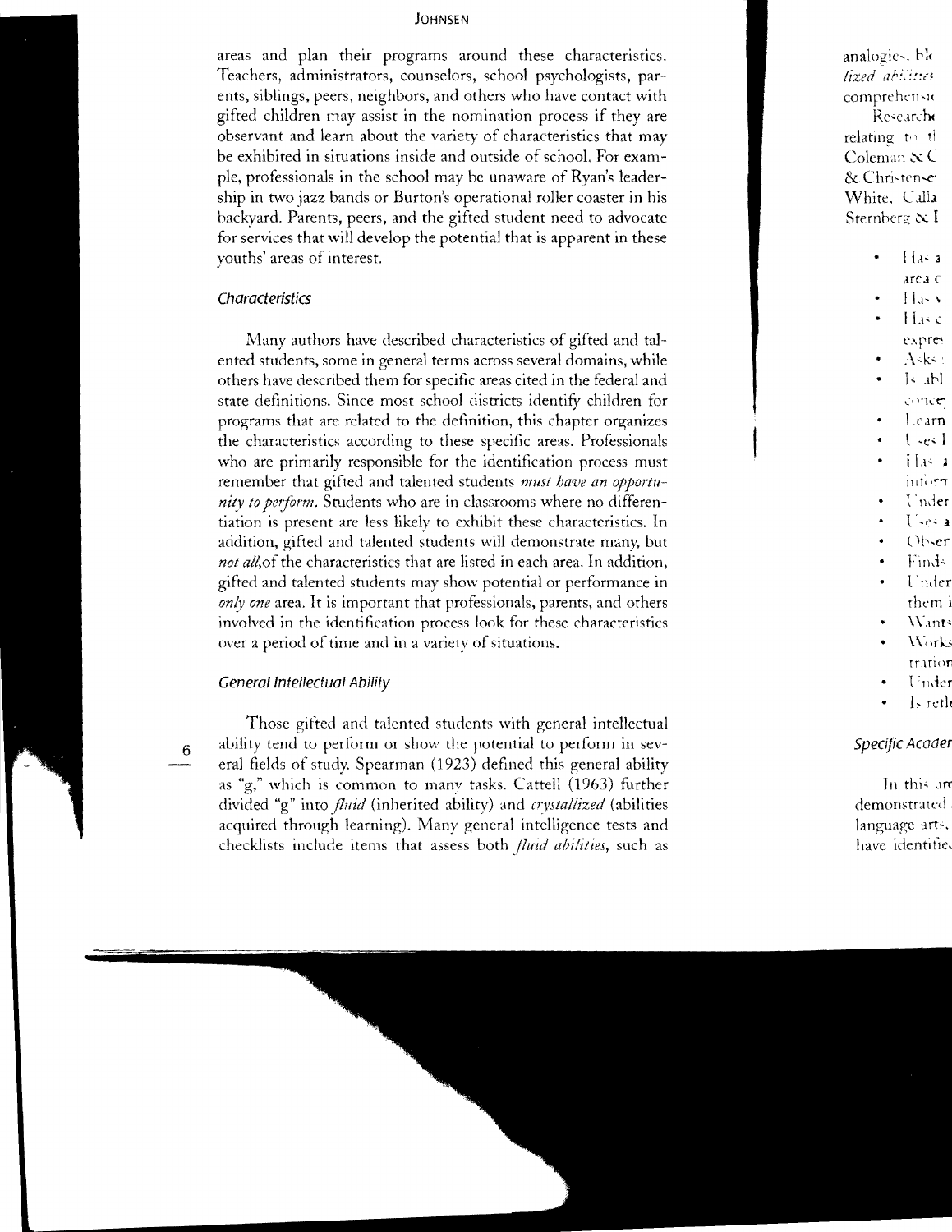analogies, block designs, and pattern arrangements, and *crystal*lized abilities, such as mathematics problems, vocabulary, and comprehension of reading passages.

Researchers have consistently identified these characteristics as relating to this area (Clark, 1997; Colangelo & Davis, 1991; Coleman & Cross, 2001; Davis & Rimm, 1994; Gilliam, Carpenter, & Christensen, 1996; Khatena, 1992; Piirto, 1999; Renzulli, Smith, White, Callahan, Harman, & Westberg, 2002; Rogers, 2001; Sternberg & Davidson, 1986; Swassing, 1985; Tannenbaum, 1983):

- ٠ Has an extensive and detailed memory, particularly in an area of interest.
- Has vocabulary advanced for age—precocious language.
- $\bullet$ Has communication skills advanced for age and is able to express ideas and feelings.
- Asks intelligent questions.
- Is able to identify the important characteristics of new concepts, problems.
- Learns information quickly.
- $\bullet$ Uses logic in arriving at common sense answers.
- Has a broad base of knowledge—a large quantity of information.
- Understands abstract ideas and complex concepts.
- Uses analogical thinking, problem solving, or reasoning. ٠
- $\bullet$ Observes relationships and sees connections.
- Finds and solves difficult and unusual problems.  $\bullet$
- Understands principles, forms generalizations, and uses ۰ them in new situations.
- Wants to learn and is curious.
- Works conscientiously and has a high degree of concen-۰ tration in areas of interest.
- Understands and uses various symbol systems.  $\bullet$
- ٠ Is reflective about learning.

# Specific Academic Field

In this area, gifted and talented students exhibit potential or demonstrated accomplishment in one specific field of study, such as language arts, mathematics, social studies, or science. Researchers have identified general and specific characteristics for these aca-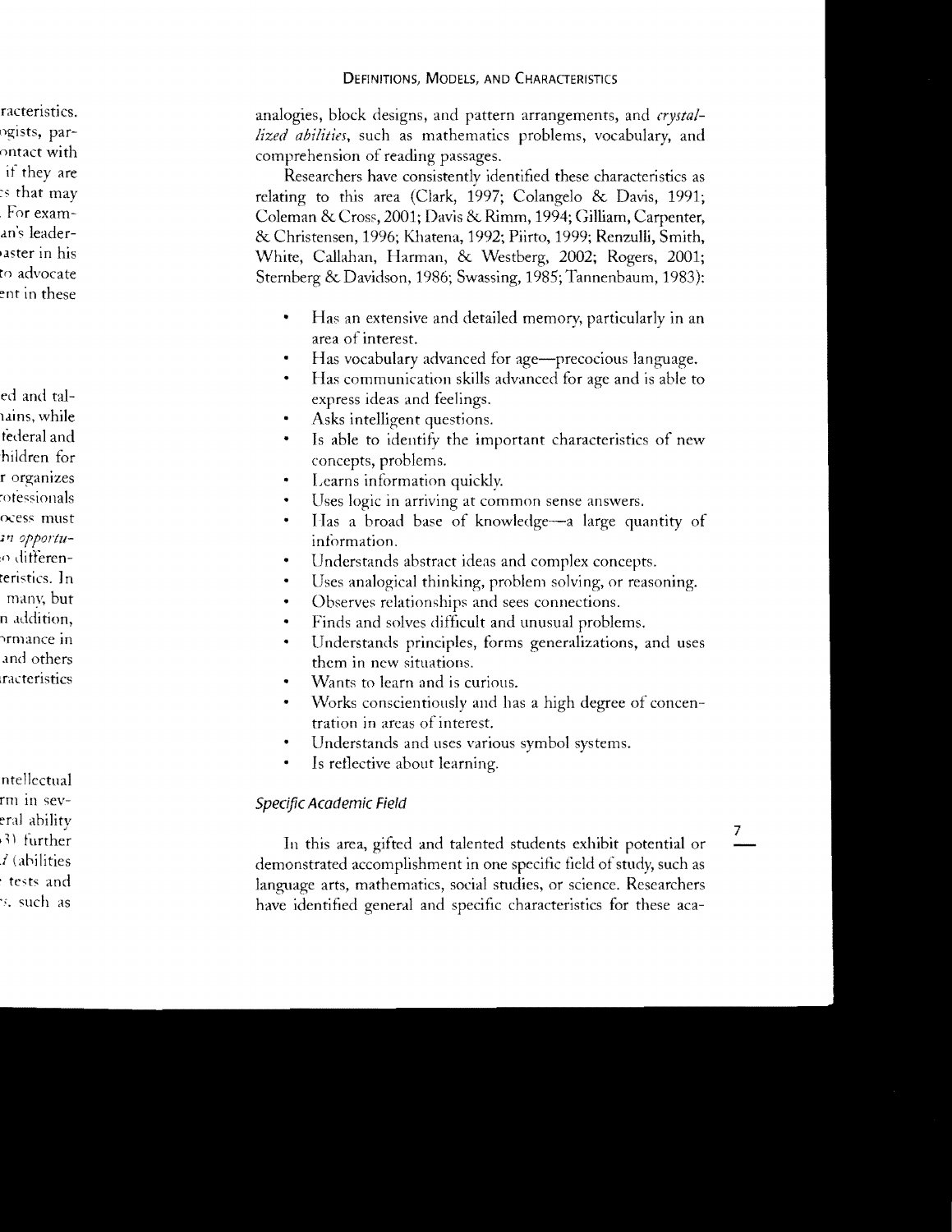demic fields (Feldhusen, Hoover, & Sayler, 1990; Gilliam, Carpenter, & Christensen, 1996; Rogers, 2001; Piirto, 1999; Tannenbaum, 1983):

# General (demonstrated within field of interest)

- Has an intense, sustained interest.  $\bullet$
- Has hobbies/collections related to field.
- Attracted toward cognitive complexity, enjoys solving  $\bullet$ complex problems.
- $\bullet$ Prefers classes/careers in the academic field.
- Is highly self-motivated, persistent.  $\bullet$
- Has a broad base of knowledge.  $\bullet$
- Reads widely in an academic field.  $\bullet$
- Learns information quickly.
- Has an inquisitive nature, asks good questions.  $\bullet$
- Examines and recalls details.
- Recognizes critical elements and details in learning con- $\bullet$ cepts.
- Analyzes problems and considers alternatives.  $\bullet$
- Understands abstract ideas and concepts.
- Uses vocabulary beyond grade level.  $\bullet$
- Verbalizes complex concepts and processes.  $\bullet$
- Visualizes images and translates into other forms--written, spoken, symbolic-music notation, numbers, letters.
- Sees connections and relationships in a field and general- $\bullet$ izes to other situations, applications.

# Math/Science

- Is interested in numerical analysis.
- Has a good memory for storing main features of problem  $\bullet$ and solutions.
- Appreciates parsimony, simplicity, or economy in solu- $\bullet$ tions.
- Reasons effectively and efficiently.
- $\bullet$ Solves problems intuitively using insight.
- Can reverse steps in the mental process.
- Organizes data and experiments to discover patterns or relationships.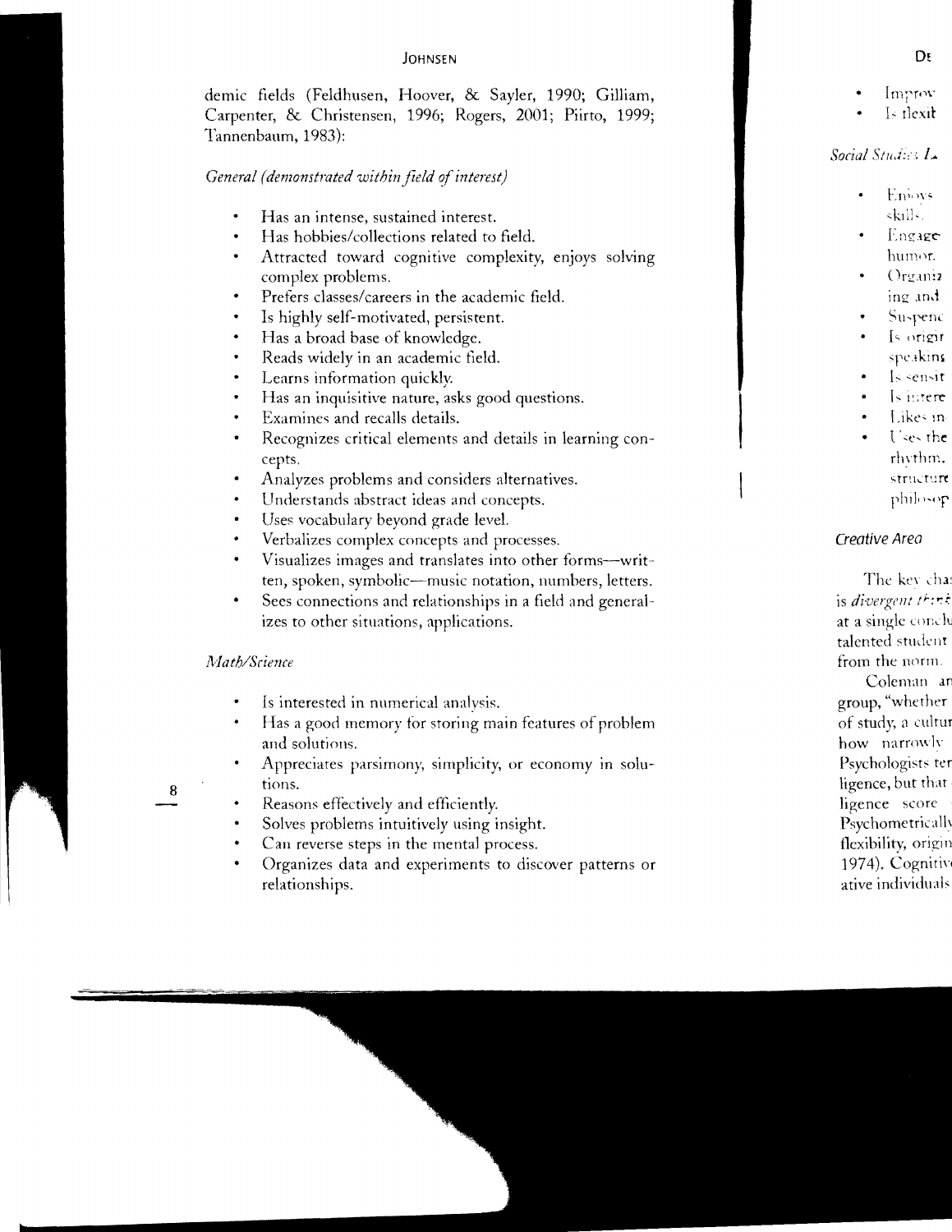- Improvises with science equipment and math methods.
- Is flexible in solving problems.

# *Social Studies/Language Arts*

- $\bullet$ Enjoys language/verbal communication, communication skills.
- Engages in intellectual play, enjoys puns, good sense of humor.
- Organizes ideas and sequences in preparation for speak ing and writing.
- Suspends judgment. entertains alternative points of view.
- Is original and creative--has unique ideas in writing or  $\bullet$ speaking.
- Is sensitive to social, ethical, and moral issues.
- Is interested in theories of causation.  $\bullet$
- Likes independent study and research in areas of interest.  $\bullet$
- Uses these qualities in writing: paradox. parallel structure,  $\bullet$ rhythm, visual imagery, melodic combinations, reverse structure, unusual adjectives/adverbs, sense of humor, philosophical bent (Piirto, 1999. p. 241).

# Creative Area

The key characteristic that is often associated with creativity is *divergent thinking*. As opposed to convergent thinking (arriving at a single conclusion), divergent thinking requires the gifted and talented student to produce many ideas or ideas that are ditferent from the norm.

Coleman and Cross (2001) suggest that the comparison group, "whether to selt: others, a situation, a point in time, a field of study, a cultural group, or a comhination of these," determines how narrowly or broadly creativity is defined (p. 241). Psychologists tend to agree that creativity is not the same as intelligence, but that creative individuals tend to have a threshold intelligence score of about 120 (Getzels & Jackson, 1962). Psychometrically, test developers have defined creativity as fluency, flexibility, originality, and elaboration (Guilford, 1950; Torrance, 1974). Cognitive scientists have identified characteristics of creative individuals by studying the methods they use in solving com-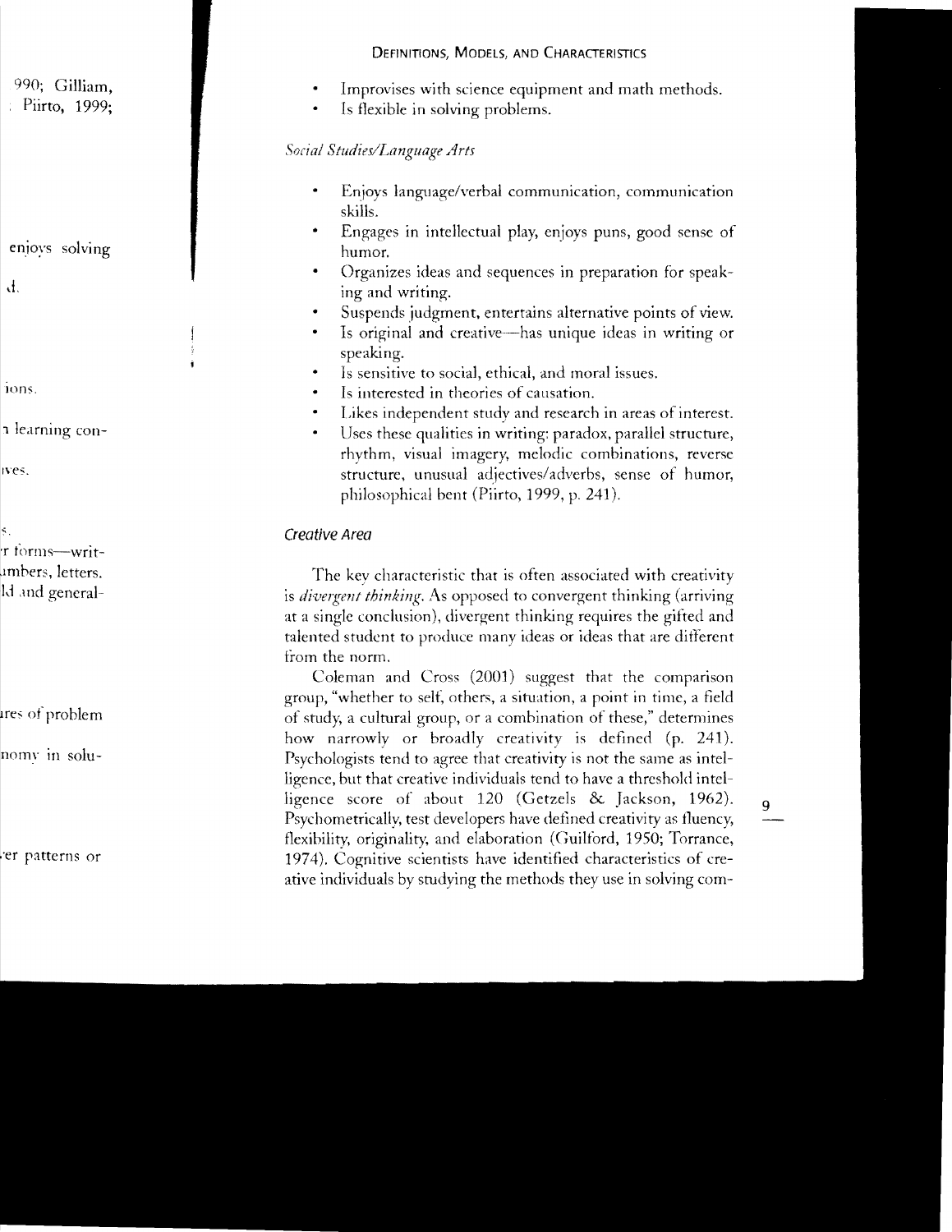plex problems (Perkins, 1981; Sternberg, 1988), while other researchers have identified characteristics by examining case studies of creators and how they generated ideas over longer periods of time (Goertzel & Goertzel, 1962; Gruber, 1982). Taking a case study approach, Gardner (1993) suggests that creative production emerges only after 10 years of concentrated study in a specific field. For this reason, teachers clearly would be observing creative potential in gifted and talented students during their school years.

Researchers have identified some of these common characteristics (Clark, 1997; Coleman & Cross, 2001; Gardner, 1993; Gilliam, Carpenter, & Christensen, 1996; Goertzel & Goertzel, 1962; Gruber, 1982; Guilford, 1950; Khatena, 1992; Perkins, 1981; Piirto, 1999; Renzulli, Smith, White, Callahan, Harman, & \Vestberg, 2002; Sternberg, 1988; Tannenbaum, 1983; Torrance, 1974):

- Has in-depth foundational knowledge.
- Prefers complexity and open-endedness.
- $\bullet$ Contributes new concepts, methods, products, or per formances.
- Has extreme fluency of thoughts and a large number of  $\bullet$ ideas.
- Is observant and pays attention to detail.
- Uses unique solutions to problems, improvises.
- Challenges existing ideas and products.
- $\bullet$ Connects disparate ideas.
- Is constantly asking questions.
- Criticizes constructivelv.
- Is a risk taker, confident.
- Is attracted to the novel, complex, and mysterious.  $\bullet$
- Is a nonconformist, uninhibited in expression. adventur ٠ ous, able to resist group pressure.
- Accepts disorder.
- Tolerates ambiguity; delays closure.
- 10 Is persistent and task committed in area of interest.
	- Has a sense of humor.
	- $\bullet$ Is intellectually playful.
	- Is aware of own creativity.
	- $\bullet$ Is emotionally sensitive; sensitive to beauty.
	- Is intuitive.  $\bullet$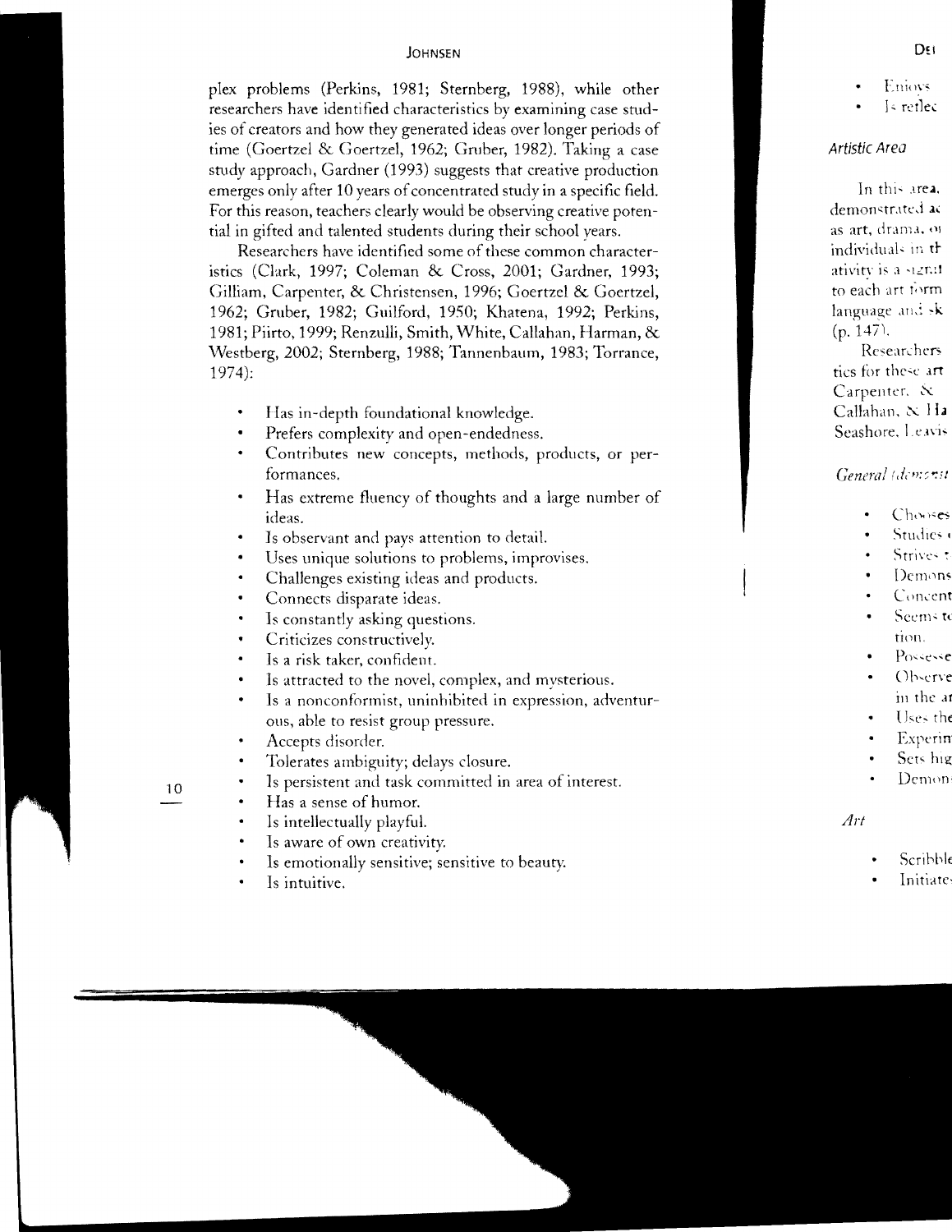- Enjoys alone time.
- Is reflective about personal creative process.  $\bullet$

# Artistic Area

In this area, gifted and talented students exhibit potential or demonstrated accomplishment in one or more artistic fields, such as art, drama, or music. Khatena (1992) suggested that "talented individuals in the performing and visual arts are bright, that creativity is a significant energizing factor in talent, and that specific to each art form exists highly specialized abilities that require the language and skills peculiar to that art form for their expression" (p.147).

Researchers have identified general and specific characteristics for these artistic fields (Clark & Zimmerman, 1984; Gilliam, Carpenter, & Christensen, 1996; Renzulli, Smith, \Vhite, Callahan, & Harman, 1976; Khatena, 1988; 1992; Piirto, 1999; Seashore, Leavis, & Saetveit, 1960):

# *General (demonstrated within artistic area)*

- Chooses artistic activity for projects or during free time.  $\bullet$
- Studies or practices artistic talent without being told.
- $\bullet$ Strives to improve artistic skills.
- $\bullet$ Demonstrates talent for an extended period of time.
- $\bullet$ Concentrates for long periods of time on artistic projects.
- $\bullet$ Seems to pick up skills in the arts with little or no instruc tion.
- Possesses high sensory sensitivity.
- Observes and shows interest in others who are proficient in the artistic skill.
- Uses the artistic area to communicate.
- Experiments in the artistic medium.  $\bullet$
- Sets high standards in the artistic area.  $\bullet$
- Demonstrates confidence in the artistic area.  $\bullet$

### *Art*

- Scribbles earlier than most.
- $\bullet$ Initiates drawing.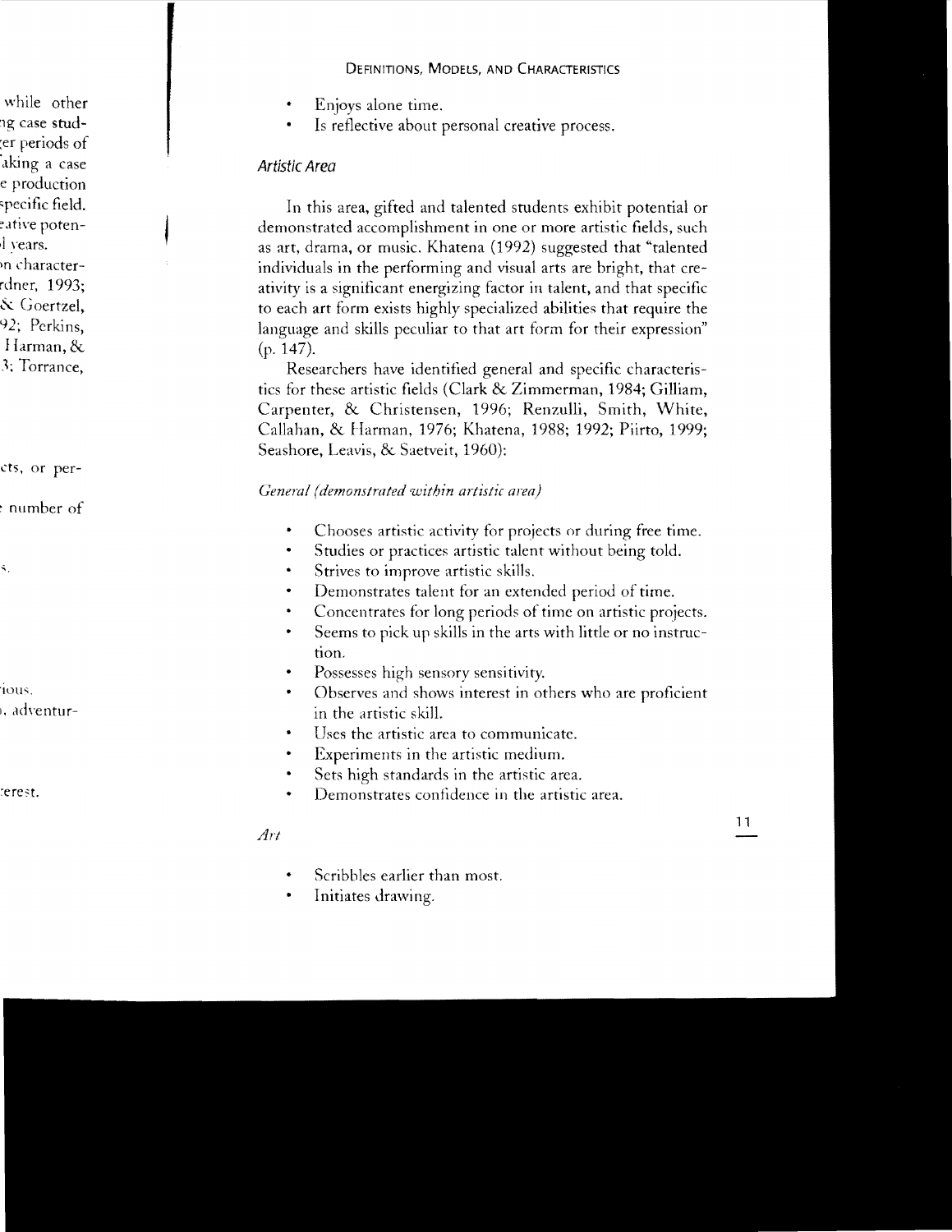- Incorporates large number of elements into artwork.
- $\bullet$ Provides balance and order in artwork.
- Elaborates on ideas from other people as a starting point.  $\bullet$
- $\bullet$ Observes details in environment, artistic area.
- $\bullet$ Has unique, unusual solutions to artistic problems.
- Uses unusual and interesting visual imagery.
- Is innovative in selecting and using art materials.  $\bullet$
- Has a highly developed sense of movement and rhythm  $\bullet$ in drawings.
- Has a great feel for color.
- $\bullet$ Varies organization of elements to suit different situations.
- Uses content that is interesting, tells a story, or expresses feelings.
- Produces many drawings.

# Drama

- Is innovative and creative in performing.  $\bullet$
- Easily tells a story or gives an account of some experience.
- $\bullet$ Uses gestures or facial expressions to communicate feelings.
- Is adept at role-playing, improvising, acting out situa- $\bullet$ tions.
- Identifies with moods and motivations of characters.
- Handles body with ease and poise.  $\bullet$
- $\bullet$ Creates original plays or makes up plays from stories.
- Commands and holds the attention of a group when  $\bullet$ speaking.
- Evokes emotional responses from listeners.  $\bullet$
- Communicates feelings through nonverbal means.
- $\bullet$ Imitates others, uses voice to reflect changes of idea and mood.

#### Music  $12$

- Discriminates fine differences in tone, relative, or  $\bullet$ absolute pitch.
- Identifies a variety of sounds (background noise, singers,  $\bullet$ orchestral instruments).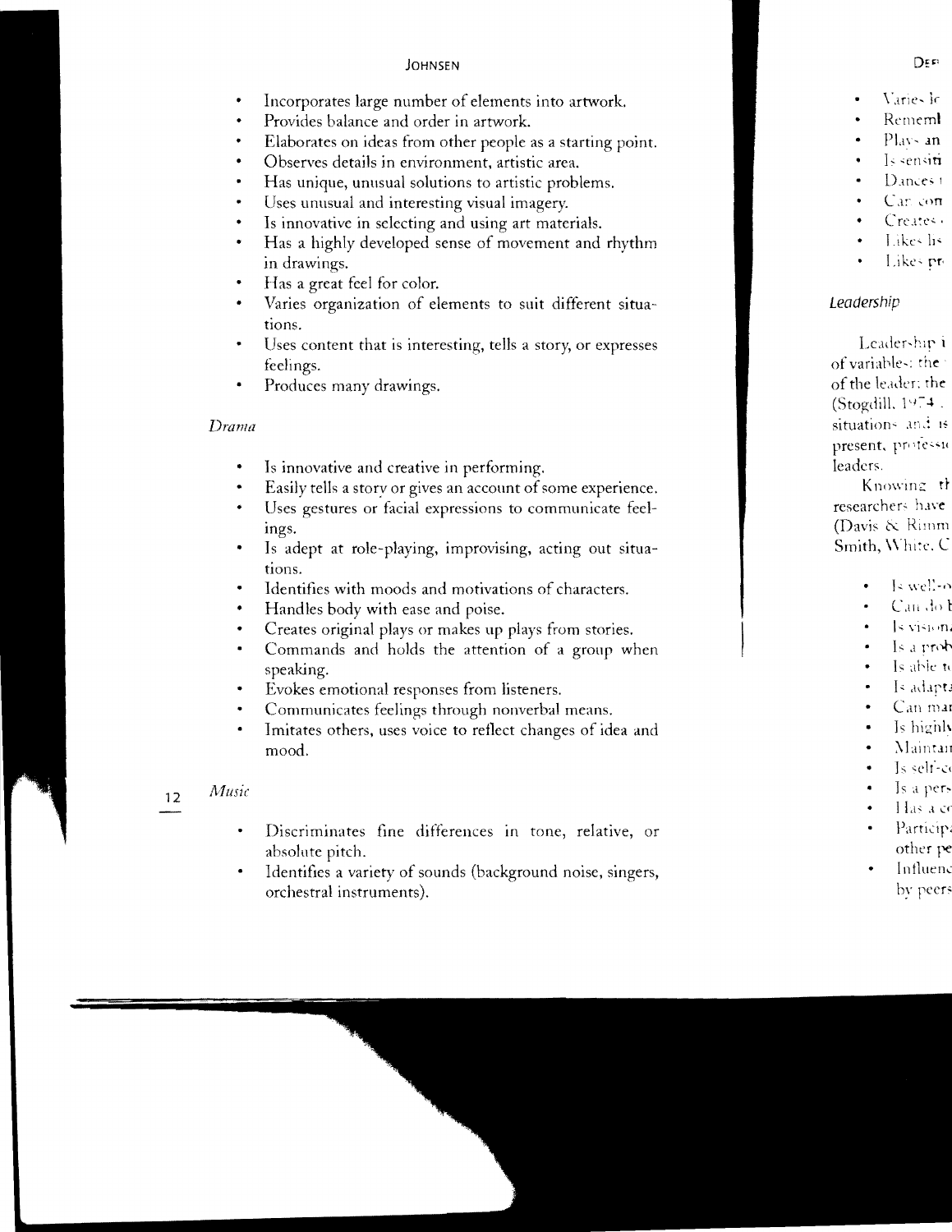- Varies loudness and softness,  $\bullet$
- $\bullet$ Remembers melodies and can produce them accurately.
- Plays an instrument or indicates a strong desire. ۰
- Is sensitive to rhythm, changes body movements to tempo,
- Dances to tunes with different rhythms,
- Can complete a melody.
- $\bullet$ Creates own melodies.
- Likes listening to music.
- Likes producing music with others. ٠

# Leadership

Leadership is the result of an interaction between a number of variables: the personality, status, achievement, and intelligence of the leader; the characteristics of the followers; and the situation (Stogdill, 1974), Since leadership may emerge in various types of situations and is dependent upon a number of variables being present, professionals may find it difficult to identify potential leaders.

Knowing that the situation will influence leadership, researchers have identified these general personal characteristics (Davis & Rimm, 1994; Karnes, 1991; Khatena, 1992; Renzulli, Smith, White, Callahan, & Harman, 1976)

- $\bullet$ Is well-organized.
- Can do backward planning.
- $\bullet$ Is visionary, has a holistic view.
- Is a problem finder.
- $\bullet$ Is able to see problems from multiple perspectives.
- Is adaptable to new situations.
- ۰ Can manipulate systems.
- Is highly responsible; can be counted on. .
- Maintains on-task focus.  $\bullet$
- Is self-contident.
- $\bullet$ Is a persuasive communicator.
- ٠ Has a cooperative attitude; works well in groups.
- Participates in most social activities, enjoys being around other people.
- Influences the behavior of others; recognized as a leader  $\bullet$ by peers.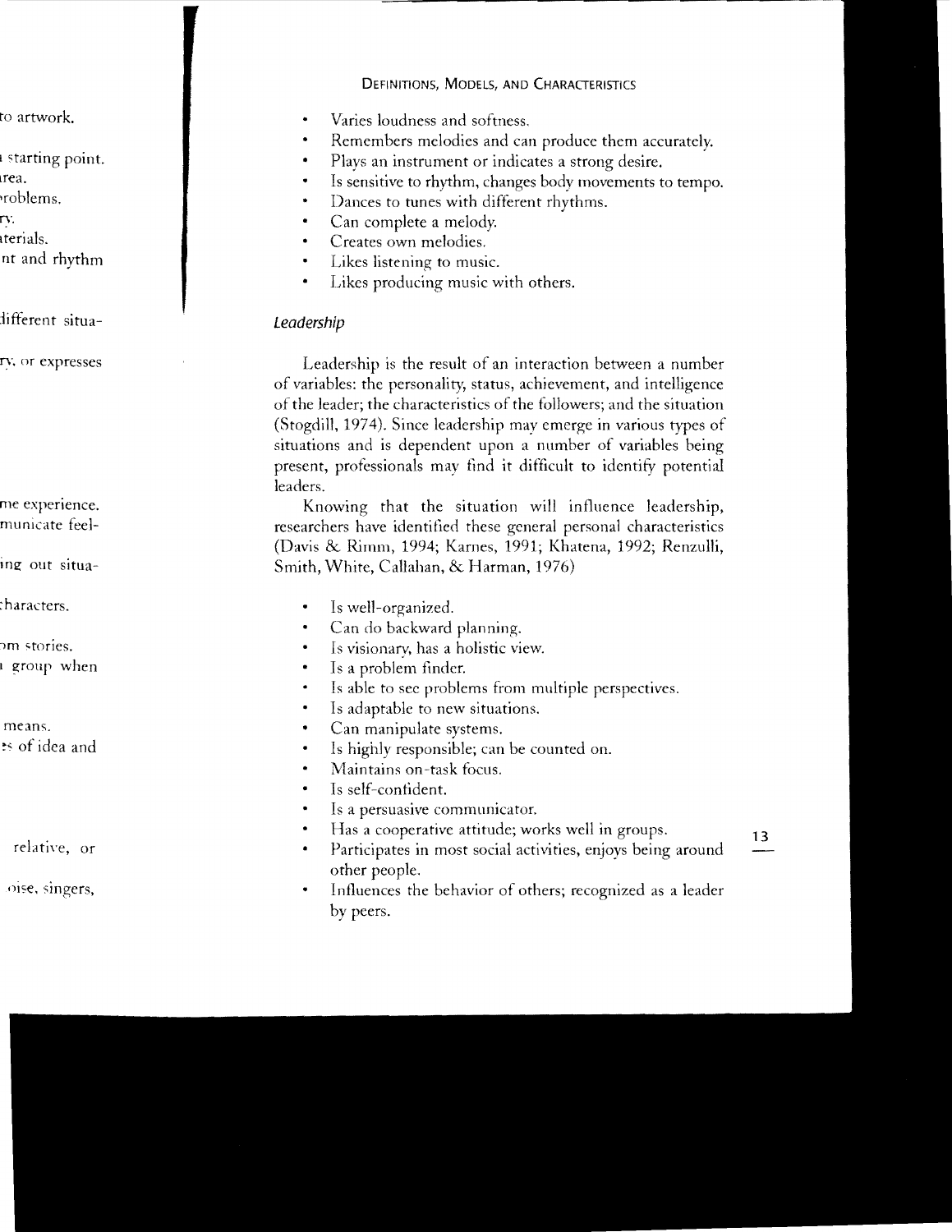- Is respected, liked, or both by others.
- Is aware of verbal and nonverbal cues; sophisticated inter- $\bullet$ personal skills.
- Is emotionally stable.
- Is willing to take risks.  $\bullet$

# Affective

Along with cognitive characteristics, gifted students frequently exhibit particular affective characteristics (Clark, 1997; Colangelo & Davis, 1991; Coleman & Cross, 2001; Khatena, 1992; Piirto, 1999; Rogers, 2001; Sternberg & Davidson, 1986; Swassing, 1985; Tannenbaum, 1983). Some researchers suggest that these emotional aspects of a gifted and talented individual may be traits or temperaments (i.e., genetic), while others may be developed (Csikszentmihalyi, Rathunde, & Whalen, 1993; Piirto, 1999; Winner, 1996):

- $\bullet$ Is motivated in work that excites.
- $\bullet$ Persists in completing tasks in areas of interest.
- Is self-directed, independent.  $\bullet$
- Evaluates and judges critically. ٠
- Has high degree of concentration.  $\bullet$
- Becomes bored with routine tasks.  $\bullet$
- Is interested in "adult" problems.  $\bullet$
- Is concerned about right and wrong, ethics.  $\bullet$
- Has higher self-concept, particularly in academics.  $\bullet$
- Has high expectations of self and others.  $\bullet$
- Has a sense of humor.  $\bullet$
- $\bullet$ Is highly sensitive.
- Takes other perspectives; is empathic.  $\bullet$
- Is a perfectionist. ٠

# Characteristics of the Hard-to-Find Gifted and Talented Student

14

The interaction between these frequently cited characteristics associated with gifted and talented students and other factors such as the school task, the social situation, family background, and individual genetic traits can produce both desirable and undesirable behaviors (Clark, 1997; Whitmore, 1980). Undesirable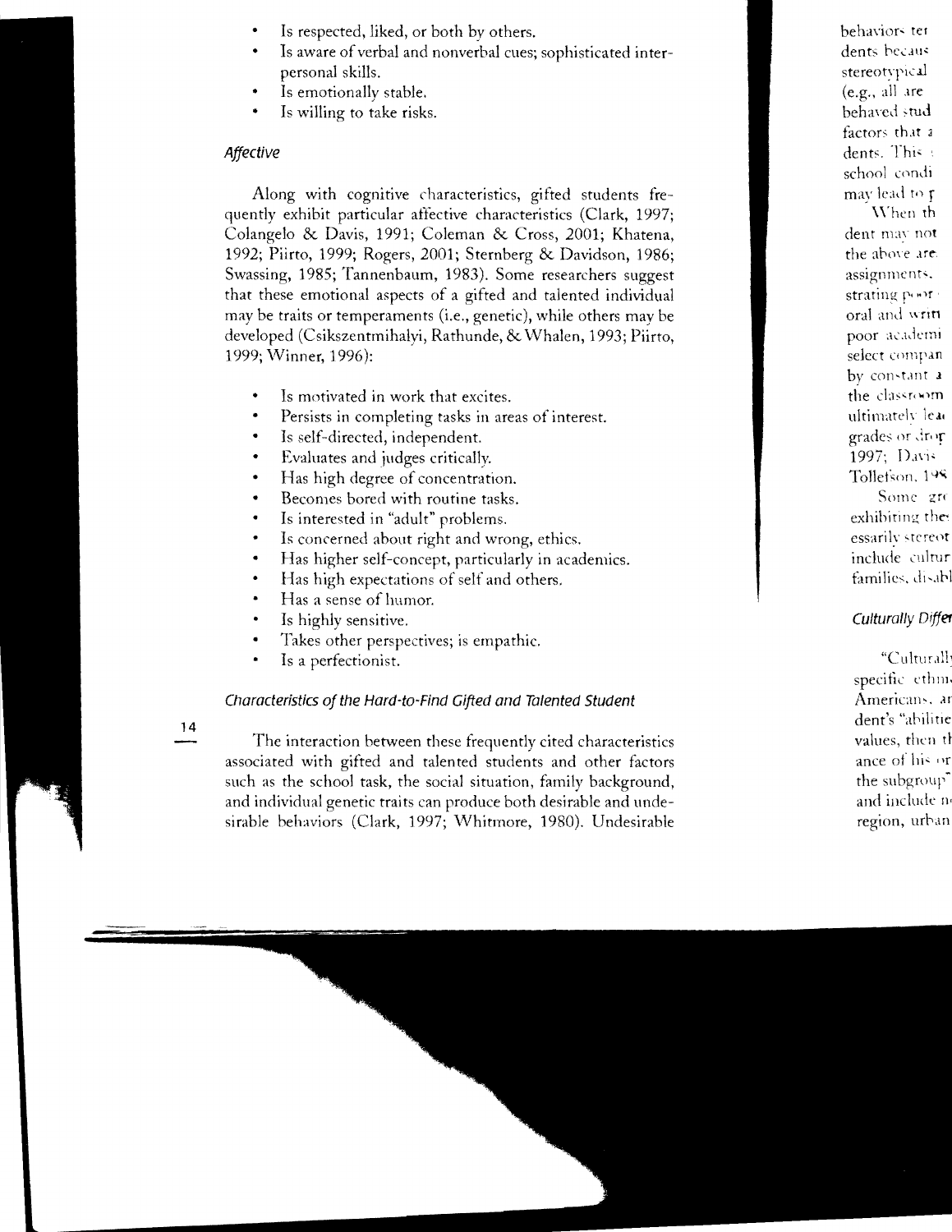behaviors tend to limit services for some gifted and talented students hecause teachers and other educators may have particular stereotypical expectations of how gifted students should perform 'e.g.. all are early readers, academic achievers, verbal, and "wellbehaved students"). In Whitmore's classic study, she found certain factors that appear to influence underachievement in gifted students. This set of factors mainly falls within three categories: school conditions, motivation, and personal characteristics that may lead to problems (see Table 1.1).

When these factors are present, the gifted and talented student mav not exhibit the characteristics that are listed in each of the above areas, but will choose to perform in school by rejecting assignments, functioning nonconstructively in groups, demonstrating poor study habits, procrastinating, showing a gap between oral and written work, or rebelling against teachers. Given these poor academic behaviors, the gifted and talented student may select companions who are negative toward school, alienate peers by constant aggression, or withdraw from social interactions in the classroom, at home, or both. These types of behaviors may ultimately lead to less satisfaction with school "rewards" such as grades or dropping out mentally or physically from school (Clark, 1997; Davis & Rimm, 1994; Laffoon, Jenkins-Friedman, & Tollefson, 1989; \Vhitmore, 1980).

Some groups of students are particularly vulnerable to exhibiting these negative behaviors or behaviors that are not necessarily stereotypical of gifted and talented students. These groups include culturally different students, those from lower income families, disabled students, and women.

# Culturally Different

"Culturally different" refers frequently to gifted students from specific ethnic groups: Hispanics, African Americans, Native Americans, and Asian Americans. If the particular gifted student's "abilities and interests are not synchronous with subgroup values, then the child must face the problems of gaining acceptance of his or her giftedness by both society and by members of the subgroup" (p. 197). Areas of cultural identity are multifaceted and include not only national origin, but also religion, geographic region, urban/suburban/rural, age, gender/sex, class, and excep-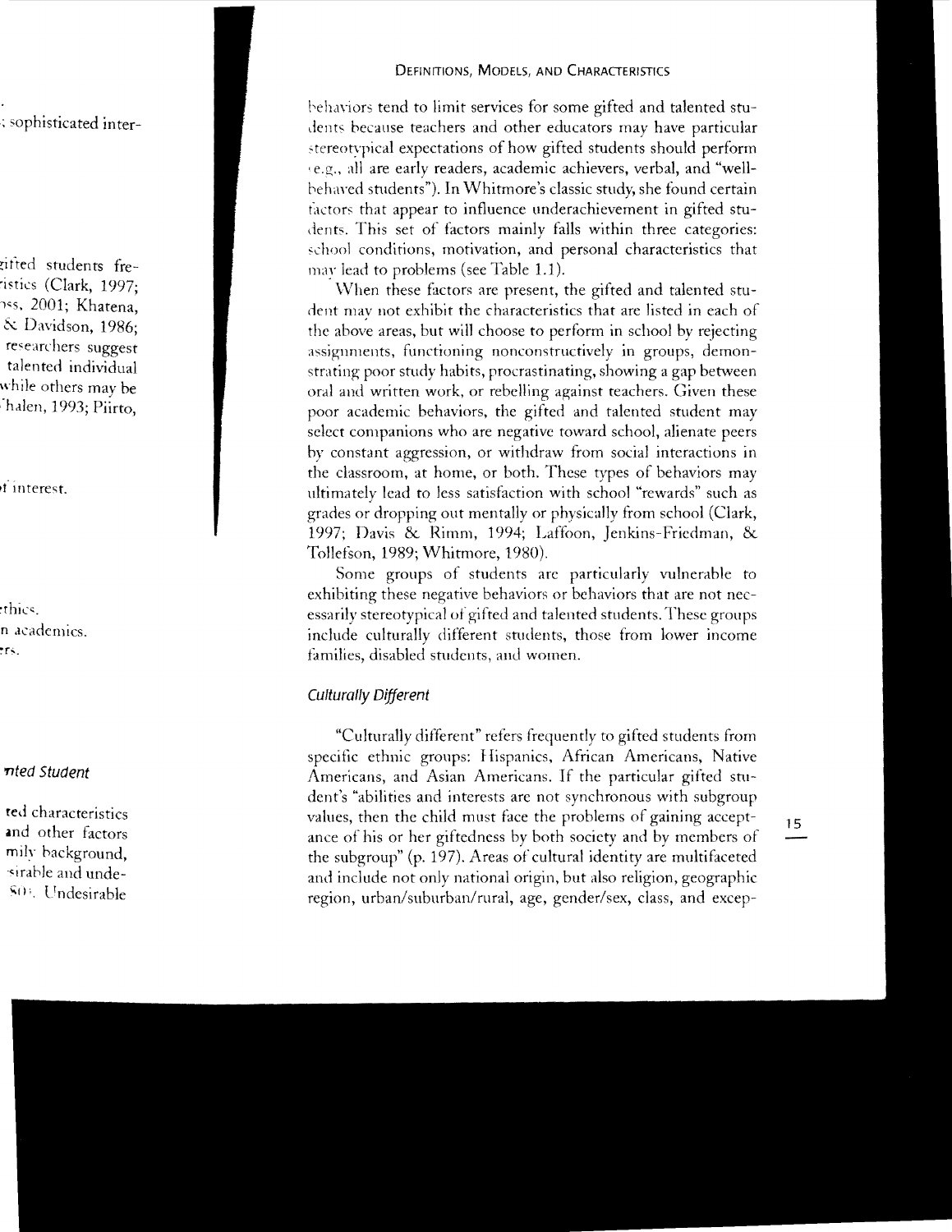# Table 1.1

| Personal<br>Characteristics                                                                                                                     | Motivation                                                                                                                                    |  | School<br>Conditions                                                                                                                                                                                                                                                                                                                                                                          |
|-------------------------------------------------------------------------------------------------------------------------------------------------|-----------------------------------------------------------------------------------------------------------------------------------------------|--|-----------------------------------------------------------------------------------------------------------------------------------------------------------------------------------------------------------------------------------------------------------------------------------------------------------------------------------------------------------------------------------------------|
| 1. Perfectionism leads<br>to high degree of<br>self-criticism, com-<br>petition, and/or<br>unrealistic per-<br>formance expecta-                | 1. Too easy or too<br>difficult a task lim-<br>its the GT stu-<br>dent's possibility<br>for success.<br>2. The GT student                     |  | 1. If individuality is<br>not valued, then<br>social isolation<br>occurs.<br>2. Teachers and oth-<br>ers have unrealistic                                                                                                                                                                                                                                                                     |
| tions.<br>2. Supersensitivity to<br>social feedback<br>leads to with-<br>drawal.                                                                | fears failure from<br>high expectations.<br>3. Desires and abili-<br>ties may not match<br>opportunities.                                     |  | expectations of<br>high performance<br>in all areas consis-<br>tently.<br>3. Teachers and oth-<br>ers are uncomfort-<br>able with<br>differentness, fear<br>superior knowl-<br>edge.<br>4. School activities are<br>not differentiated<br>or challenging,<br>offer no depth or<br>complexity.<br>5. The school district<br>does not provide<br>any appropriate<br>educational provi-<br>sion. |
| 3. Desire for inde-<br>pendence leads to<br>attempts to control<br>the situation.                                                               | 4. No positive role<br>model is present.<br>5. The GT student<br>doesn't have a posi-                                                         |  |                                                                                                                                                                                                                                                                                                                                                                                               |
| 4. Given an intense<br>desire to satisfy<br>curiosity, the GT<br>student feels<br>restricted in ana-<br>lyzing the problem<br>in the time allo- | tive vision of the<br>future.<br>6. The GT student<br>doesn't have accu-<br>rate self-knowledge<br>about his ability.<br>7. Unable to control |  |                                                                                                                                                                                                                                                                                                                                                                                               |
| cated.<br>5. Using advanced<br>problem solving,<br>the GT student<br>manipulates peers<br>and adults.                                           | emotions, the GT<br>student is easily<br>frustrated, embar-<br>rassed, and aggres-<br>sive toward people<br>who create obsta-                 |  |                                                                                                                                                                                                                                                                                                                                                                                               |
| 6. Desiring complex-<br>ity, the GT student<br>is not interested in<br>memorization, rep-<br>etition, or lower<br>levels of thinking.           | cles.<br>8. The GT student<br>doesn't have the<br>energy to persist to<br>completion of a<br>goal.                                            |  |                                                                                                                                                                                                                                                                                                                                                                                               |

# Vulnerable Areas for Gifted Students

Note. Adapted from Giftedness, Conflict, and Underachievement, by J. R. Whitmore, 1980, Boston: Allyn and Bacon. Copyright ©1980 by Allyn and Bacon. Adapted with permission.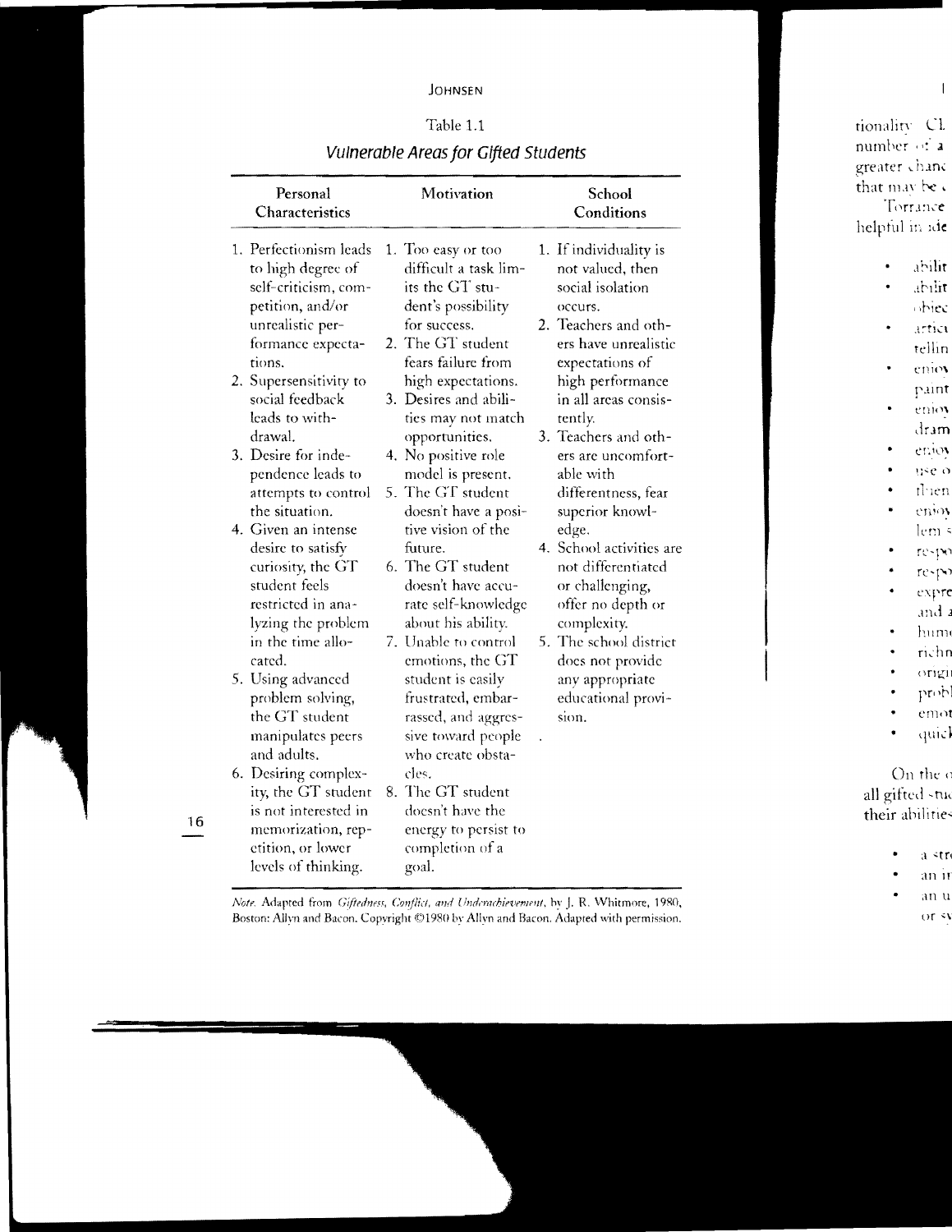tionality (Clark, 1997; Gollnick & Chinn, 1990). The greater number of areas that are different from the macro culture, the greater chance that the gifted student will display characteristics that may be different from the norm.

Torrance (1969) suggested 18 "creative positives" that may be helpful in identifying culturally different youth (pp. 71-81):

- ability to express feelings and emotions;
- ability to improvise with commonplace materials and  $\bullet$ objects;
- articulateness in role-playing, sociodrama, and story- $\bullet$ telling:
- enjoyment of, and ability in, visual arts, such as drawing,  $\bullet$ painting, and sculpture;
- enjoyment of, and ability in, creative movement, dance,  $\bullet$ dramatics, and so forth;
- enjoyment of, and ability in, music, rhythm, and so forth;
- use of expressive speech;  $\bullet$
- fluency and flexibility in figural media;  $\bullet$
- enjoyment of, and skills in, small-group activities, prob- $\bullet$ lem solving, and so forth;
- responsiveness to the concrete;  $\bullet$
- responsiveness to the kinesthetic;  $\bullet$
- expressiveness of gestures, body language, and so forth,  $\bullet$ and ability to interpret body language;
- humor;
- $\bullet$ richness of imagery in informal language;
- originality of ideas in problem solving;
- problem-centeredness or persistence in problem solving;  $\bullet$
- emotional responsiveness; and  $\bullet$
- quickness of warm-up.  $\bullet$

On the other hand, Frasier and Passow (1994) suggested that all gifted students, regardless of their cultural background, express their abilities by demonstrating:

- a strong desire to learn;
- an intense, sometimes unusual interest;  $\bullet$
- an unusual ability to communicate with words, numbers, or symbols;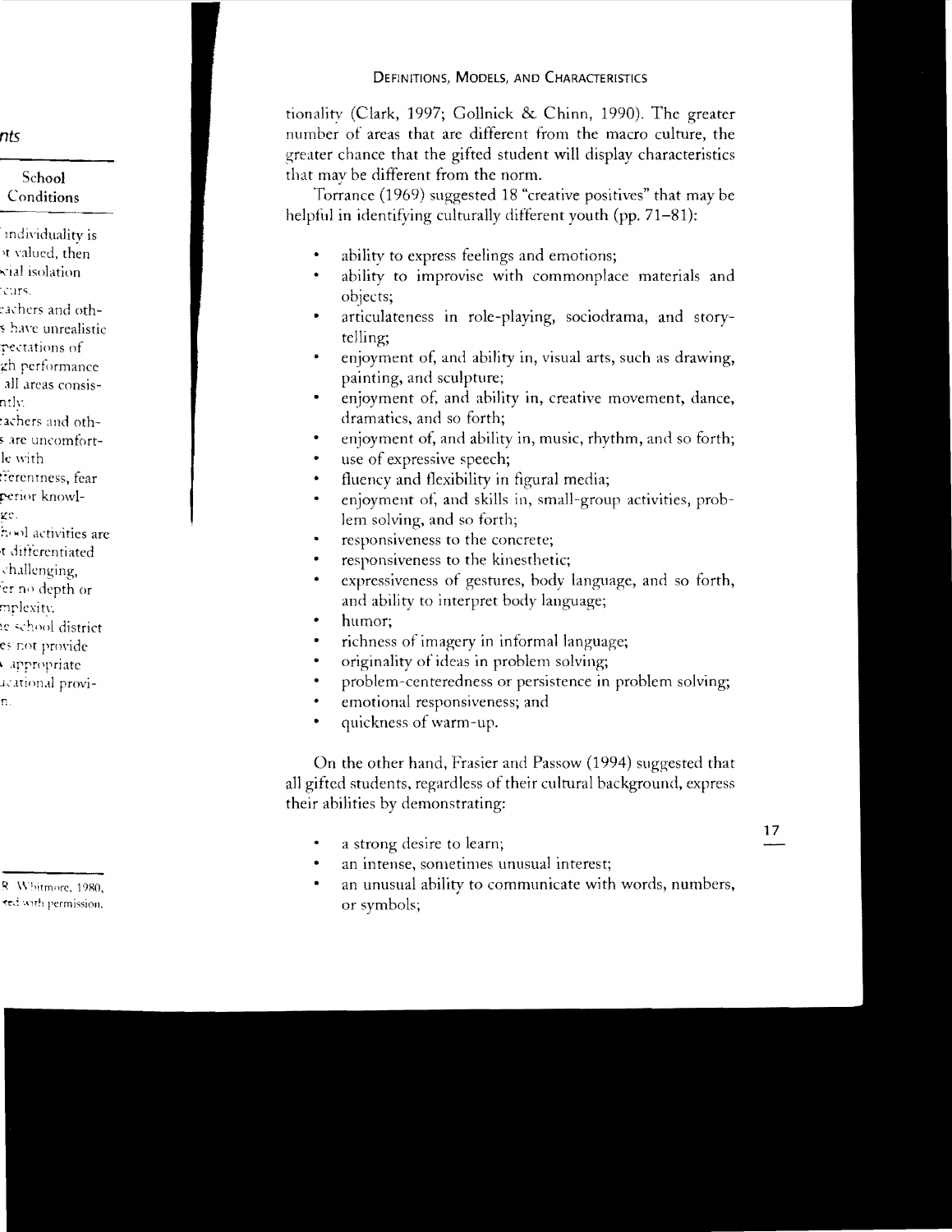- effective, often inventive strategies for recognizing and  $\bullet$ solving problems;
- a large storehouse of information;
- a quick grasp of new concepts;
- logical approaches to solutions;  $\bullet$
- many highly original ideas; and
- an unusual sense of humor.  $\bullet$

# Lower Income

Children from lower income backgrounds have the most difficulty in being selected for programs for gifted and talented students (Clark, 1997). They may have a family background that is not rich in language and reading or family members who have not had positive experiences with school, who have not attained higher education degrees, or who solve problems using violence (Baldwin, 1973). For these reasons, this group of gifted students is particularly vulnerable to becoming underachievers in school.

Researchers have identified these characteristics that appear to assist in identifying children from lower income backgrounds (Baldwin, 1973; Clark, 1997; Torrance, 1969):

- $\bullet$ Has high mathematical abilities.
- Is curious; varied interests.  $\bullet$
- Is independent.  $\bullet$
- $\bullet$ Has a good imagination.
- Is fluent in nonverbal communication. ٠
- Improvises when solving problems. ۰
- Learns quickly through experience.  $\bullet$
- Retains and uses information well.  $\bullet$
- $\bullet$ Shows a desire to learn in daily work.
- Is original and creative.  $\bullet$
- $\bullet$ Uses language rich in imagery.
- Responds well to visual media; concrete activities.  $\bullet$
- Shows leadership among peers; is responsible.  $\bullet$
- Shows relationships among unrelated ideas.  $\bullet$
- Is entrepreneurial.  $\bullet$
- Has a keen sense of humor.  $\bullet$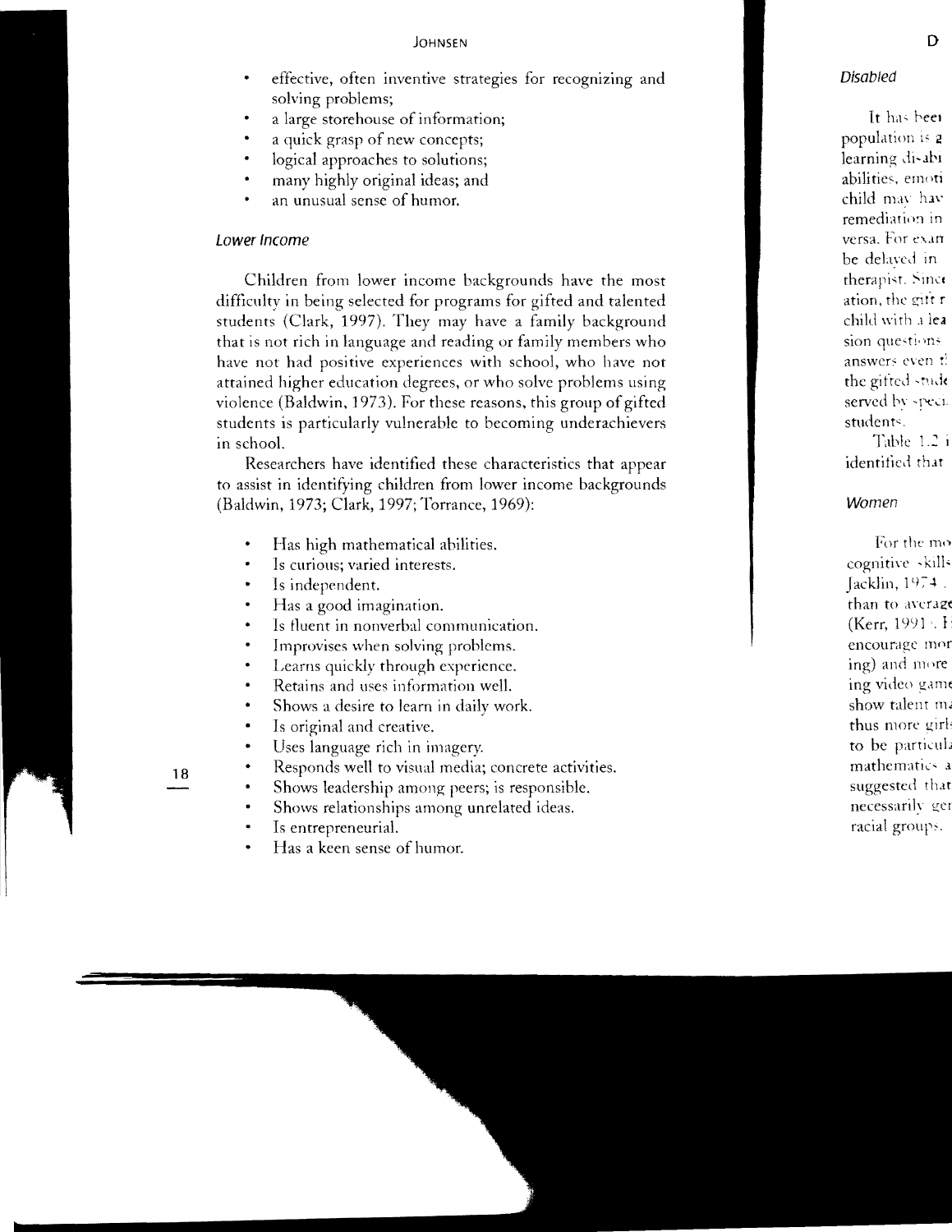### Disabled

It has been estimated that approximately 2% of the disabled population is gifted. Children with disabilities include those with learning disabilities, visual or auditory impairments, physical disabilities, emotional handicaps, or speech delays. Most often, the child may have extreme ability in one or more areas and need remediation in others. The disability may mask the ability or vice versa. For example, a gifted child with a hearing impairment may be delayed in language and may need assistance from a speech therapist. Since special education services often focus on remediation, the gift might go unrecognized. On the other hand, a gifted child with a learning disability may be able to answer comprehension questions on a test by matching words in the passage to the answers even though she doesn't know how to read. In this case, the gifted student would hide the disability and most likely not be served by special education or the program for gifted and talented students.

Table 1.2 includes the characteristics Whitmore (1981) has identified that reveal giftedness in children with disabilities.

### Women

For the most part, boys and girls do not differ significantly in cognitive skills (Kerr, 1991; Linn & Hyde, 1989; Maccoby & Jacklin, 1974). In fact, gifted girls arc more similar to gifted boys than to average girls in their interests, attitudes, and aspirations (Kerr, 1991). However, while changing, the culture still tends to encourage more passivity in girls (e.g., playing with dolls, reading) and more spatial and analytic reasoning in boys (e.g., playing video games, using building blocks; Clark, 1997). Girls who show talent may be viewed as unfeminine, bossy, and show-offs, thus more girls hide their talents by adolescence. Teachers need to be particularly diligent in identifying girls for programs in mathematics and science. Kitano (199411995) and Kerr (1994) suggested that research on mainstream gifted women may not necessarily generalize to gifted women from other ethnic and racial groups.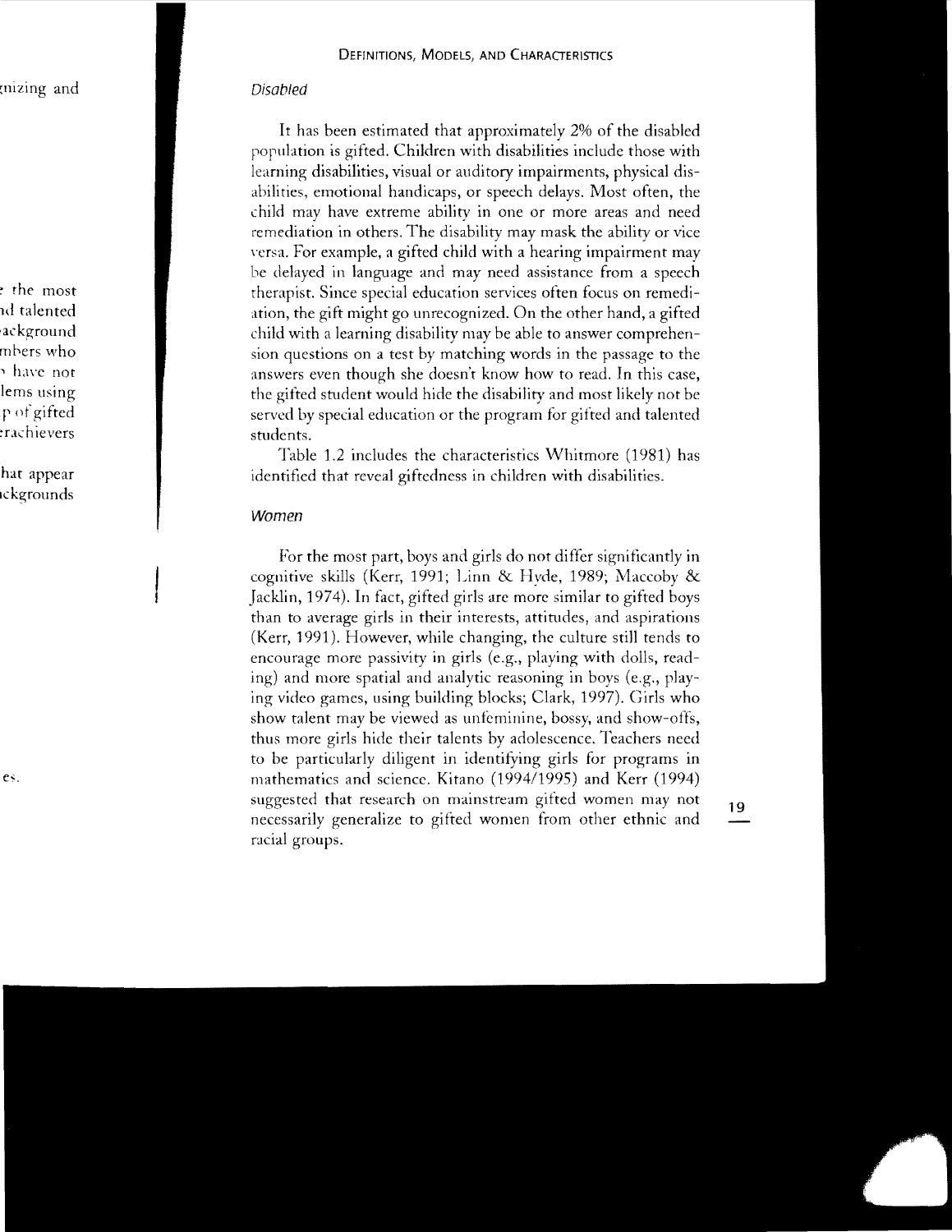| Disability                              | Impeding<br>Characteristics                                                                                                                                         | Characteristics<br><b>Revealing Giftedness</b>                                                                                                                                                                                                                                                                                               |
|-----------------------------------------|---------------------------------------------------------------------------------------------------------------------------------------------------------------------|----------------------------------------------------------------------------------------------------------------------------------------------------------------------------------------------------------------------------------------------------------------------------------------------------------------------------------------------|
| Learning<br>disability                  | Little or no pro-<br>ductivity in<br>school-cannot<br>read, write, spell<br>easily or accurately                                                                    | 1. Superiority in oral lan-<br>guage-vocabulary, fluency,<br>structure<br>2. Memory for facts and events<br>3. Exceptional comprehension<br>4. Analytical and creative prob-<br>lem-solving abilities<br>5. Markedly advanced interests,<br>impressive knowledge<br>6. Keen perception and humor<br>7. Superior memory, general<br>knowledge |
| Developmental<br>delay in motor<br>area | Poor motor skills,<br>coordination.<br>Writing is painfully<br>slow, messy. Child<br>is often easily dis-<br>tracted from tasks<br>and described as<br>inattentive. | 1. Drive to communicate<br>through alternative modes:<br>visual, nonverbal body lan-<br>guage.<br>2. Superior memory and prob-<br>lem-solving ability<br>3. Exceptional interest and drive<br>in response to challenge                                                                                                                       |
| Cerebral palsy,<br>deafness             | Absence of oral<br>communication<br>skills.                                                                                                                         | 1. Superior verbal skill, oral lan-<br>guage<br>2. Exceptional capacity for<br>manipulating people and<br>solving "problems"<br>3. Superior memory, general<br>knowledge                                                                                                                                                                     |
| Emotional<br>handicap                   | Disordered behav-<br>ior-aggressive,<br>disruptive, fre-<br>quently off-task.<br>Extremely with-<br>drawn, noncommu-<br>nicative.                                   | Most difficult to identify—the<br>only key is response to stimula-<br>tion of higher mental abilities<br>unless superior written work is<br>produced.                                                                                                                                                                                        |

# Table 1.2 Characteristics of Gifted and Disabled Students

Note. Adapted from "Gifted Children With Handicapping Conditions: A New Frontier," by J. R. Whitmore, 1981, Exceptional Children, 2, p. 106. Copyright ©1981 by the Council for Exceptional Children.